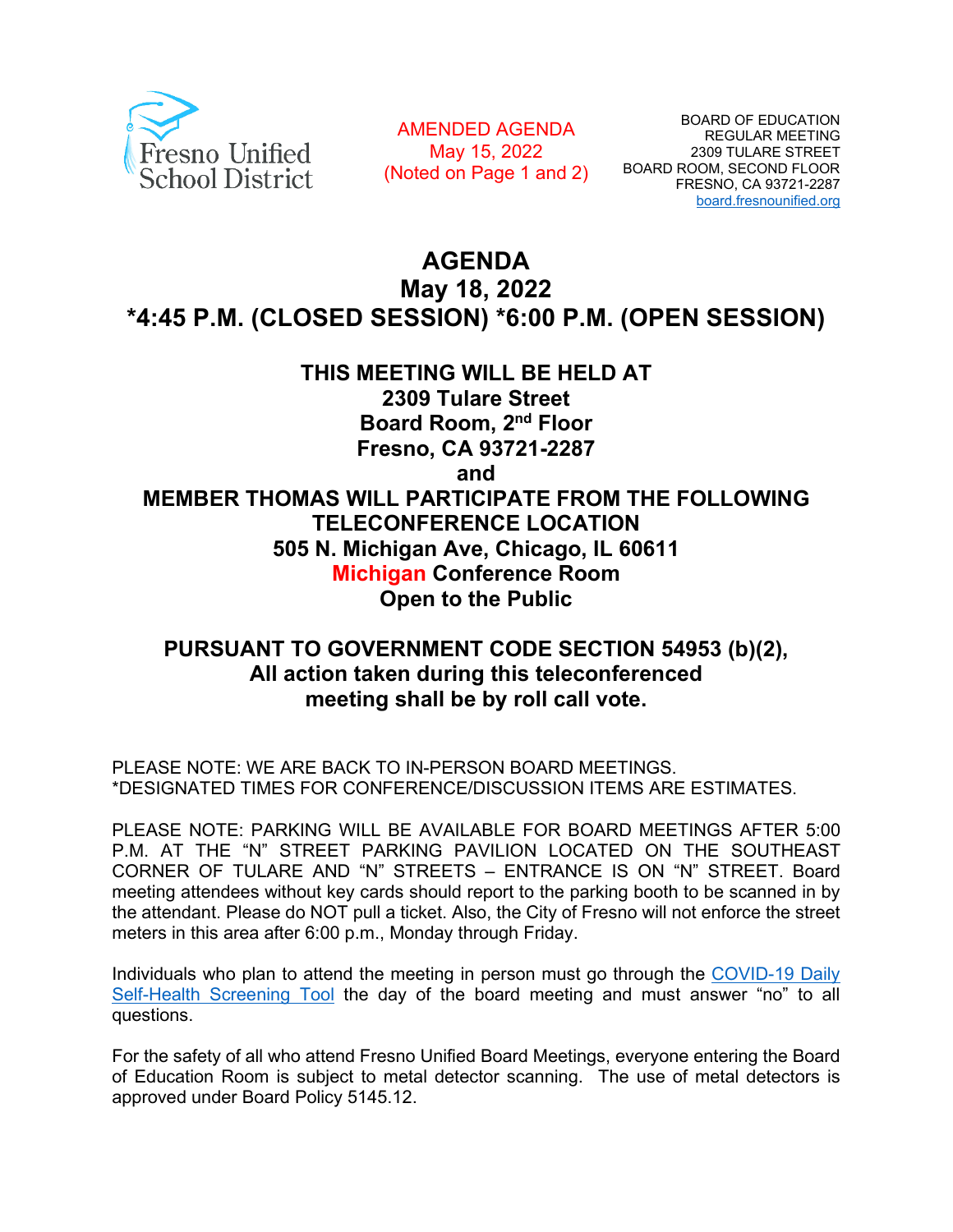The following items will not be permitted: alcohol, illegal drugs, knives, or firearms.

In compliance with the Americans with Disabilities Act, those requiring special assistance to access the Board meeting room, to access written documents being discussed at the Board meeting, or to otherwise participate at Board meetings, please contact the Board President or Board Office at 457-3727. Notification at least 48 hours prior to the meeting will enable the district to make reasonable arrangements to ensure accessibility to the Board meeting and to provide any required accommodations, auxiliary aids or services.

Any member of the public who wishes to address the Board shall submit a speaker card specifying the item(s) they wish to address. The card must be submitted before the Board President announces the specific agenda item.

Public materials are available for public inspection at our website at: [board.fresnounified.org](https://board.fresnounified.org/)

TRANSLATION SERVICES**:** Available in Spanish and Hmong in the meeting room upon request.

#### **\*4:45 P.M**.

**CALL** Meeting to Order **OPPORTUNITY** for Public Comment on Closed Session Agenda Items **RECESS** for Closed Session to discuss the following**:**

- 1. Student Expulsions Pursuant to Education Code Section 35146.
- 2. Conference with Labor Negotiator (Government Code Section 54957.6); FUSD Negotiator(s): Paul Idsvoog; Employee Organizations(s): FTA, CSEA, Chapter 125, CSEA, Chapter 143, SEIU, Local 521, FASTA/SEIU, Local 521/CTW, CLC, Fresno Unified Building & Construction Trades/FTA; International Association of Machinists and Aerospace Workers (IAMAW), Unrepresented Employees: All Management, Confidential, and Supervisory Employees.
- 3. Public Employee Discipline/Dismissal/Release/Reassignment/Resignation.
- 4. Public Employment/Appointment (Government Code Section 54957). a. Director
- 5. Conference with Legal Counsel Existing Litigation (Government Code Section 54956.9(d)(1)).
	- a. Potential Case (One)
- 6. Conference with Legal Counsel Anticipated/Pending/Threatened Litigation (Government Code Section 54956.9(d)(2)).
	- a. Trudy Smith v. Fresno Unified Workers' Compensation Fresno Unified Case No. 2017-0774
- **\*6:00 P.M., RECONVENE** and report action taken during Closed Session, if any.

#### **PLEDGE OF ALLEGIANCE**

Trustee Levine will lead the flag salute. **HEAR Report from Superintendent**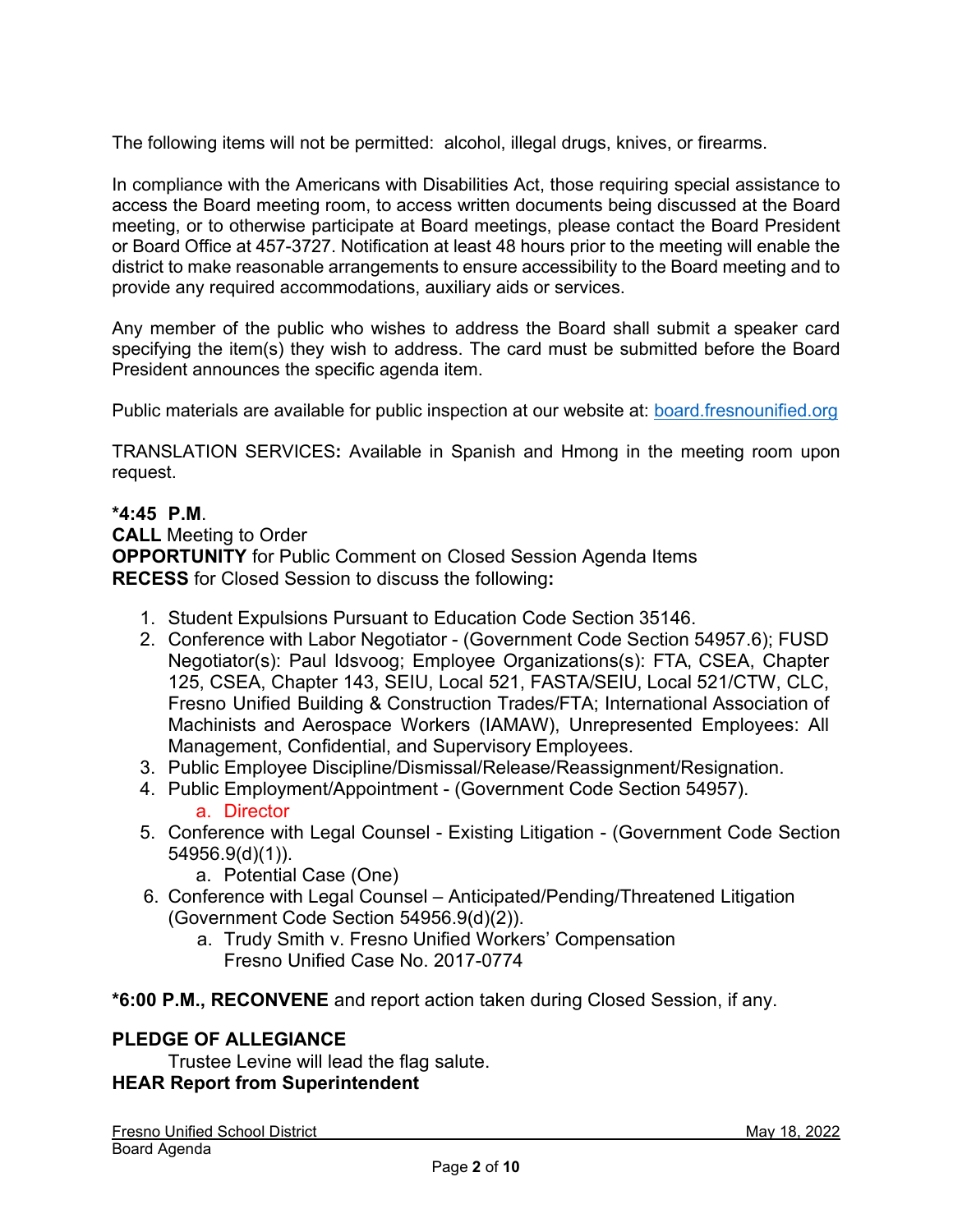# **OPPORTUNITY for Public Comment on Consent Agenda Items**

**ALL CONSENT AGENDA** items are considered routine by the Board of Education and will be enacted by one motion. There will be no separate discussion of items unless a Board member so requests, in which event, the item(s) will be considered following approval of the Consent Agenda.

# **A. CONSENT AGENDA**

# **A-1, APPROVE Personnel List**

Included in the Board binders is the Personnel List, Appendix A, as submitted. The Superintendent recommends approval. Fiscal impact: There is no fiscal impact to the district at this time. Contact person: David Chavez, telephone 457-3548.

### **A-2, ADOPT Findings of Fact and Recommendations of District Administrative Board**

The Board of Education received and considered the Findings of Fact and Recommendations of District Administrative Panels resulting from hearings on expulsion and readmittance cases conducted during the period since the May 4, 2022, Regular Board Meeting. The Superintendent recommends adoption. Fiscal impact: There is no fiscal impact to the district at this time. Contact person: Kim Mecum, telephone 457-3731.

## **A-3, APPROVE Minutes from Prior Meeting**

Included in the Board binders are the draft minutes for the May 4, 2022, Regular Board meeting. The Superintendent recommends approval. Fiscal impact: There is no fiscal impact to the district. Contact person: Dr. Robert G. Nelson, telephone 457-3884.

#### **A-4, ADOPT Resolution, Order of Election, and Specifications of the Election, and Specifications of the Election Order for the November 8, 2022, Election**

Included in the Board binders is a Resolution, Order of Election, and Specifications of the Election Order for the November 8, 2022, Election. California Education Code 5322 requires that this resolution be submitted to the Fresno County Superintendent of Schools and the County Elections Office no later than 123 days prior to Tuesday, November 8, 2020, the date of the election, to file the Specifications of Election Order for filing positions in the following trustee areas: Area 1 (Edison), Area 3 (Sunnyside), Area 4 (McLane) and Area 7(Bullard). The Superintendent recommends adoption. Fiscal impact: There is no fiscal impact to the district. Contact person: Ambra O'Connor, telephone 457-3566

#### **A-5, ADOPT Declaration of Need for Fully Qualified Educators**

Annually, the District adopts the Declaration of Need for Fully Qualified Educators, which certifies there may be an insufficient number of certificated persons who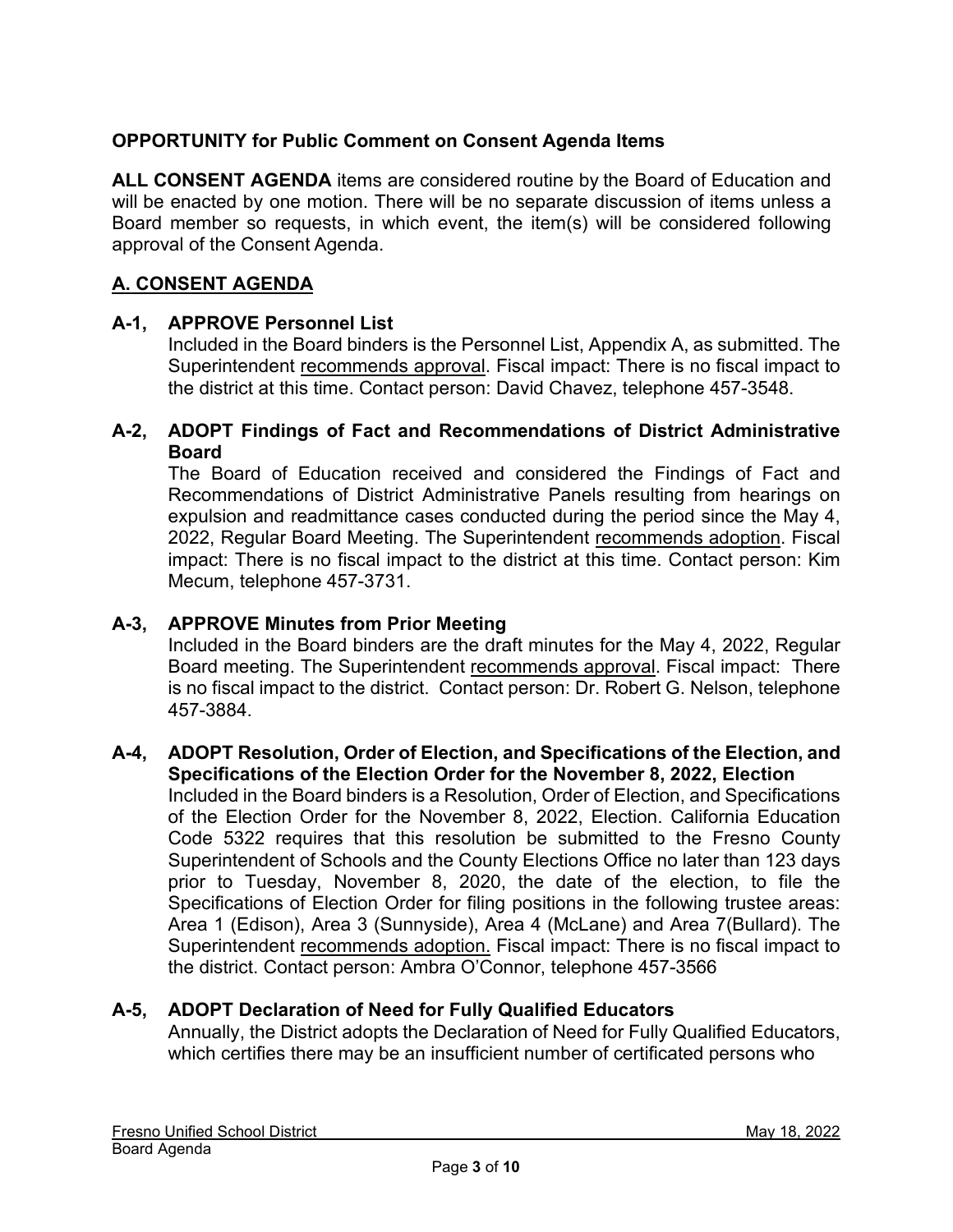meet the district's specified employment criteria for the positions listed on the Declaration. The adoption of the Declaration is a prerequisite to the issuance of any limited assignment teaching permits or emergency permits in the event that shortages in certain subject areas occur (Title 5, California Code of Regulations, Section 80026). The Superintendent recommends adoption. Fiscal impact: There is no fiscal impact to the district at this time. Contact person: David Chavez, telephone 457-3548.

### **A-6, APPROVE Agreement with the University of Colorado-National P3 Center**

University of Colorado-National P-3 Center is to improve the education continuum that children experience from birth (preschool) through 3rd grade. As Fresno Unified expands early learning programs, we will utilize the services of the National P-3 Center to conduct an FUSD District P-3 Audit to determine the extent to which current district structures, practices, and policies are systemically aligned to support the education continuum preschool through 3rd grade. The Superintendent recommends approval. Fiscal impact: Sufficient funding from Early Learning Department's 2022/23 budget will be available. There is no impact to the district at this time. Contact person: Lindsay Sanders, telephone 457-3687.

#### **A-7, APPROVE an Agreement between Fresno Unified School District Early Learning Department and California Child Care Resource and Referral Network**

Approval is requested for an agreement between Fresno Unified School District Early Learning Department and the California Child Care Resource and Referral Network from May 19, 2022, through June 30, 2023. The cost will be \$300,000.00 and is funded by a contract from the California Department of Social Services, Child Care and Development Division. The Superintendent recommends approval. Fiscal impact: Sufficient funds in the amount of \$300,000 are available in the Early Learning budget. The agreement is funded by a contract from the California Department of Social Services, Child Care and Development Division. Contact person: Lindsay Sanders, telephone 457-3687.

# **A-8, APPROVE an Agreement between Fresno Unified School District Early Learning Department and Central Valley Children's Services Network**

Approval is requested for an agreement between Fresno Unified School District Early Learning Department and the Central Valley Children's Services Network from May 19, 2022, through June 30, 2023. The cost will be \$150,000 and is funded by a contract from the California Department of Social Services, Child Care and Development Division. The Superintendent recommends approval. Fiscal impact: Sufficient funds in the amount of \$150,000 are available in the Early Learning budget. The agreement is funded by a contract from the California Department of Social Services, Child Care and Development Division. Contact person: Lindsay Sanders, telephone 457-3687.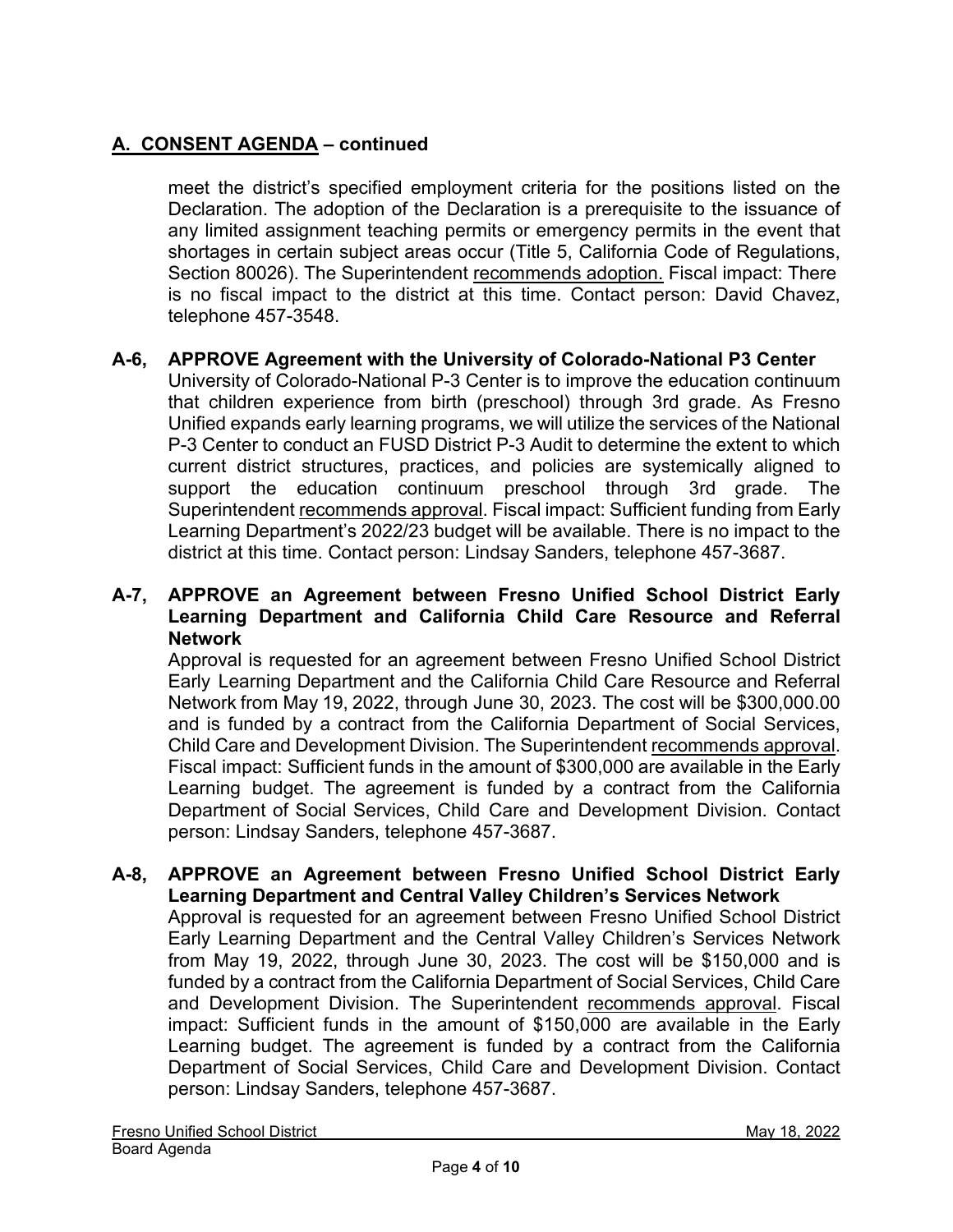**A-9, APPROVE Agreement with California Office to Reform Education for Shared Principal II Services by Maria Lynn Rocha Salazar as a Fresno Unified Employee on Loan to California Office to Reform Education** Request for approval of the agreement between Fresno Unified and CORE for the shared services of Principal II, Maria Lynn Rocha Salazar, as a Fresno Unified School District employee on loan to CORE as of August 1, 2022 through June 28, 2023. Pursuant to the Shared Services Agreement, CORE must reimburse the district for all items of cost associated with, or arising out of, its access to the services of the district's employee, Maria Lynn Rocha Salazar. The Superintendent recommends approval. Fiscal impact: CORE will reimburse Fresno Unified School District for the total cost associated with the Shared Services Agreement. As a result, there will be no fiscal impact to the district for this agreement. Contact person: David Chavez, telephone 457-3501.

## **A-10, APPROVE Agreement with Education and Leadership Foundation/Inter-Act Fellows**

For the 2021/2022 Academic year, the A4 office has expanded programs now serving students K-8 in the summer. This expansion will serve students across all regions and grade levels that did not previously have access to support provided by our office. Utilizing this support model, the A4 office in collaboration with ELF/Inter-Act Fellows is intended to maintain the level of rigorous and explicit instruction meeting the needs of each student served. ELF/Inter-Act Fellows will provide services within A4's Summer Math Camp, Springboard Summer Reading Program and the launch of middle schools L.E.A.D. program. The 10 instructional tutors will provide a total of 84 hours of in class instructional support and participate in 5 hours of professional development to prepare for programs. Please see MOU for scope of work. The Superintendent recommends approval. Fiscal impact: Sufficient funds in the amount of \$21,051.80 are available in the African American Academic Acceleration office general budget. Contact person: Misty Her, telephone 457-3802.

# **A-11, APPROVE Agreement between Fresno Unified School District and FM3 Research**

Approval is requested for an agreement between Fresno Unified School District and FM3 Research. Fresno Unified will be contracting with FM3 to conduct survey research to better understand the preferred and most effective means of communicating with District parents. This agreement includes a sample size of 600 parents and surveys will be conducted online and over the telephone in English, Spanish and Hmong. The Superintendent recommends approval. Fiscal Impact: Sufficient funds in the amount of \$41,250 are available in the Communications budget. Contact Person: Nikki Henry, telephone 457-3733.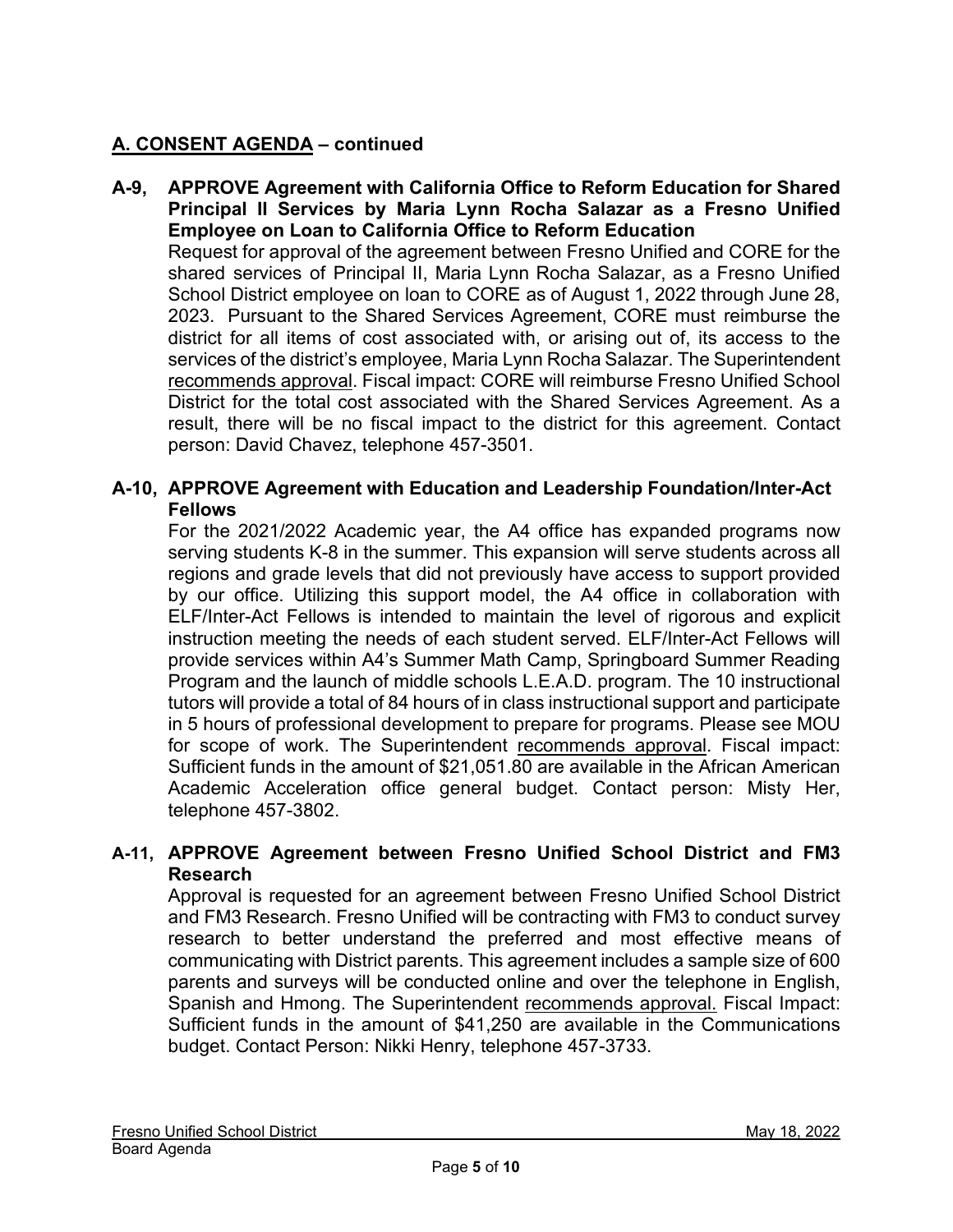### **A-12, APPROVE Appointment of Clint Horwitz as Chair of the Citizens' Bond Oversight Committee**

It is recommended the Board approve the Superintendent's nomination of Clint Horwitz as Chair of the Citizens' Bond Oversight Committee (CBOC). Mr. Horwitz is currently a member of the CBOC, having been appointed in March 2019. He was nominated by the late Trustee Mills, and his appointment as Chair would create a vacancy to be filled by the new Area 5 Trustee. Mr. Horwitz will replace outgoing Chair Barbara Steck, whose term is expiring. The Superintendent recommends approval. Fiscal impact: No fiscal impact to the district. Contact person: Paul Idsvoog, telephone 457-3134.

#### **A-13, APPROVE Award of Bid 22-30, Tenaya Middle School Office and Sitework Improvements**

Included in the Board binders is information on Bid 22-30, for new steel picket and chain-link fencing and gates, concrete sidewalks, entry canopy, new main office exterior doors and landscape and lighting improvements at Tenaya Middle School to improve safety and security for students, staff and visitors. The project will replace existing grass areas in front of the Administration Office with concrete and install fencing, gates, and new office entry doors to create a single point of entry to the campus. Staff recommends award to the lowest responsive, responsible bidder: Viking Enterprises (Fresno, California) \$458,825. The Superintendent recommends approval. Fiscal impact: Sufficient funds in the amount of \$458,825 are available in the School Facilities Fund. Contact person: Paul Idsvoog, telephone 457-3134.

#### **A-14, APPROVE Award of Bid 22-34, Edison High School Multipurpose Room and Classroom Improvements**

Included in the Board binders is information on Bid 22-34, to make acoustical improvements to multipurpose room and remodel band rooms at Edison High School. Project also includes audio-visual equipment upgrades; new stage acoustic shell; expanded practice and instrument storage spaces; and new flooring and finishes. Staff recommends award of base bid only to the lowest responsive, responsible bidder: Marko Construction Group, Inc. (Fresno, California) \$1,200,000. The Superintendent recommends approval. Fiscal impact: \$1,200,000 is available in the School Facilities Fund. Contact person: Paul Idsvoog, telephone 457-3134.

### **A-15, APPROVE Award of Bid 22-37, Kirk Elementary School Sitework Improvements**

Included in the Board binders is information on Bid 22-37, for new steel picket and chain-link fencing and gates, concrete sidewalks, concrete seat walls, planters and landscape at Kirk Elementary School to address accessibility issues, improve safety and security for students, staff and visitors. Staff recommends award to the lowest responsive, responsible bidder: BDM, Inc. (Fresno, California) \$617,370.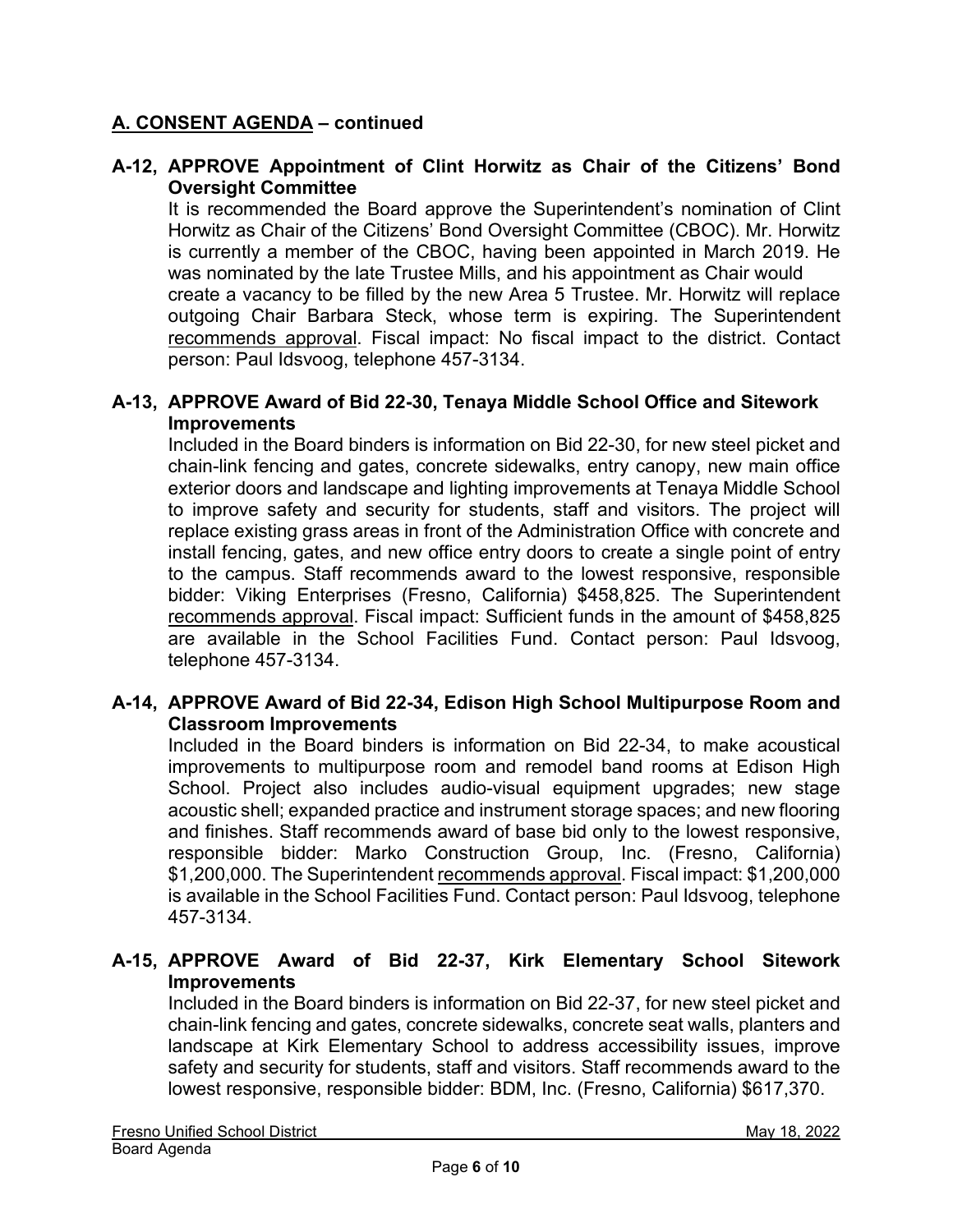The Superintendent recommends approval. Fiscal impact: Sufficient funds in the amount of \$617,370 are available in the Measure K Savings Fund. Contact person: Paul Idsvoog, telephone 457-3134.

### **A-16, APPROVE Award of Bid 22-38, Yokomi Elementary School Portable Restroom Installation**

Included in the Board binders is information on Bid 22-38, to provide infrastructure and site improvements for new modular restroom building at Yokomi Elementary School. Project also includes utility connections, fire sprinkler upgrades at existing portables, and accessibility improvements. Staff recommends award to the lowest responsive, responsible bidder: Davis Moreno Construction, Inc. (Fresno, California) \$510,847. The Superintendent recommends approval. Fiscal impact: Sufficient funds in the amount of \$510,847 are available in the School Facilities Fund. Contact person: Paul Idsvoog, telephone 457-3134.

#### **A-17, APPROVE Award of Request for Proposal 22-02, Financial System**

It is recommended the Board approve award of Request for Proposal (RFP) 22- 02. The proposal is for Enterprise Resource Planning (ERP) Software to upgrade the district's financial system. The contract term is for a five-year period. Approval of the best value vendor is recommended: CGI, Inc. in the amount of \$6,784,985. The Superintendent recommends approval. Fiscal impact: Funding in the amount of \$6,784,985 is available in the General Fund. Contact person: Santino Danisi, telephone 457-3980.

#### **A-18, APPROVE Award of Request for Proposals 22-32, Musical Instruments**

Included in the Board binders is information on Request for Proposals (RFP) 22- 32, to identify qualified vendors and establish discounted prices for the purchase of musical instruments. The RFP establishes three-year price contracts based on discounts off the current manufacturer's suggested retail price. Based on an extensive review by the evaluation committee, including Visual and Performing Arts leaders and teachers, staff recommends award of RFP 22-32 to the best value proposers based on price discounts and response to the service questionnaire:

| <b>American Music Company</b>     | Fresno, California      | 104 items |
|-----------------------------------|-------------------------|-----------|
| California Keyboards Music Center | Bakersfield, California | 5 items   |
| <b>Gottschalk Music Center</b>    | Clovis, California      | 159 items |
| <b>Harvard House Music</b>        | Fresno, California      | 17 items  |
| Patrick's Music Etc.              | Fresno, California      | 20 items  |
| The Horn Shop                     | Fresno, California      | 66 items  |

The Superintendent recommends approval. Fiscal impact: This award establishes a set discount; it does not commit district funds. Future purchases will be based on program need and funding availability. Contact person: Paul Idsvoog, telephone 457-3134.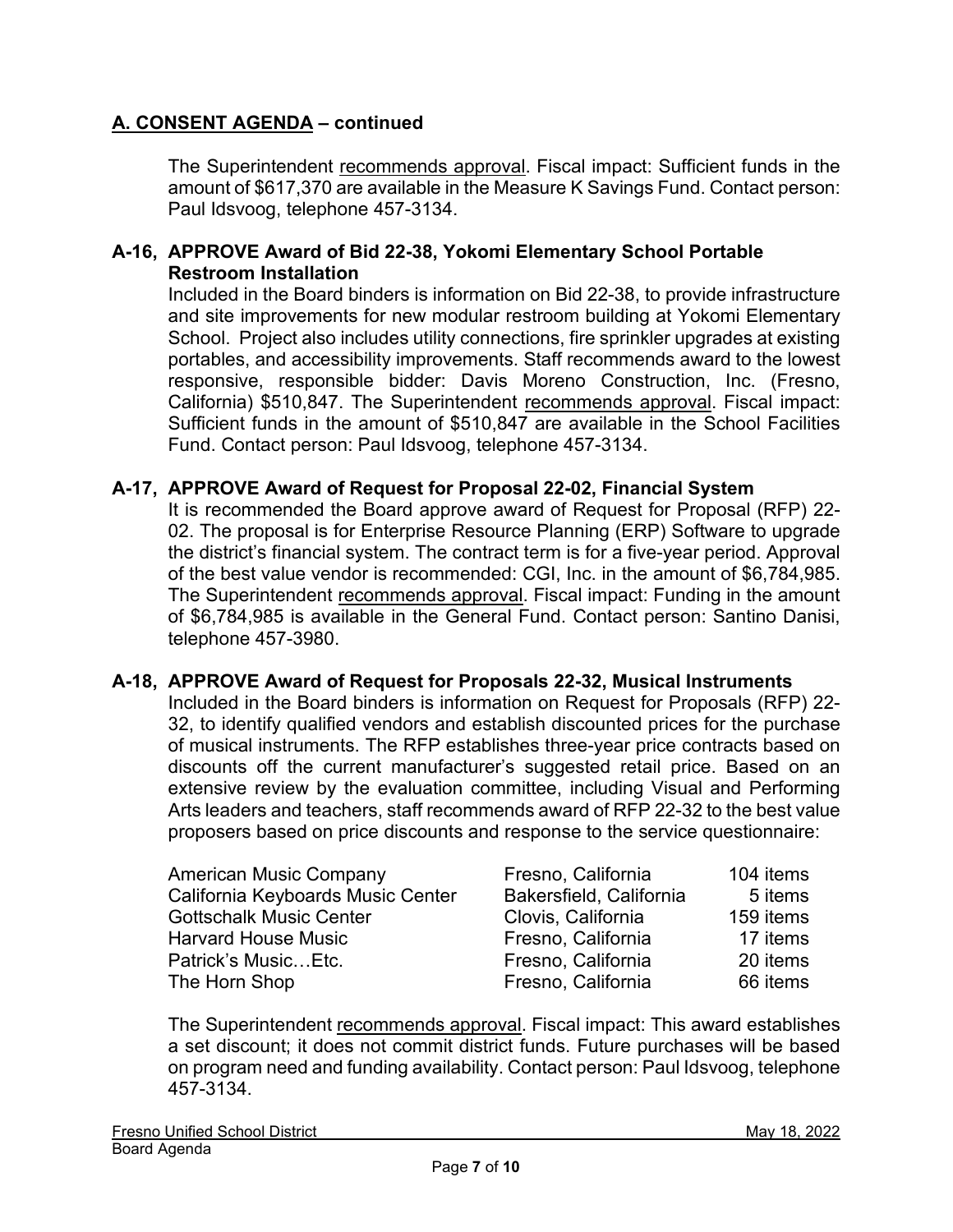## **A-19, APPROVE Rejection of Bid 22-31, Brawley Service Center HVAC Replacement**

Included in the Board binders is information on Bid 22-31, to replace the existing heating and cooling system that services the Maintenance Department shops, Auto and Bus shop, Warehouse, Graphics and Transportation offices. The project will furnish and install new packaged HVAC units, evaporative cooling units, new exhaust fan motors and belts, new ductwork, and registers. Staff recommends rejecting all bids due to bid prices being significantly higher than the estimated amount. The project scope will be evaluated for modification and rebid in the future. The Superintendent recommends rejection. Fiscal impact: Rejecting the bids results in no fiscal impact to the district at this time. Contact person: Paul Idsvoog, telephone 457-3134.

### **A-20, APPROVE Revised Job Descriptions for Service Employees International Union Local 521 (SEIU)**

Revised Job Descriptions for Service Employees International Union Local 521 (SEIU). The Superintendent recommends approval. Fiscal impact: There is no fiscal impact to the district at this time. Contact person: David Chavez, telephone 457-3501.

#### **A-21, DENY Claim GL21-1127-6281**

Included in the Board binders is a Claim for Damages by Julio Estrada and Laura Delgado, case GL21-11127-6281. The Superintendent recommends the Claim be denied and the matter referred to the district's Executive Director of Benefits and Risk Management for further handling. The Superintendent recommends the Claim to be denied, and the matter referred to the district's Executive Director of Benefits and Risk Management for further handling. Fiscal impact: There is no fiscal impact to the district at this time. Contact person: Santino Danisi, telephone 457-6226.

#### **A-22, RATIFY Change Orders for the Projects Listed Below**

Included in the Board binders is information on Change Orders for the following projects:

| Bid 20-19, Fresno High School Career Technical Education (CTE) Building<br>Construction           |     |        |  |
|---------------------------------------------------------------------------------------------------|-----|--------|--|
| Change Order 10 presented for ratification                                                        | S.  | 41,968 |  |
| Bid 20-49, Juan Felipe Herrera New Elementary School<br>Change Order 8 presented for ratification | \$. | 88.705 |  |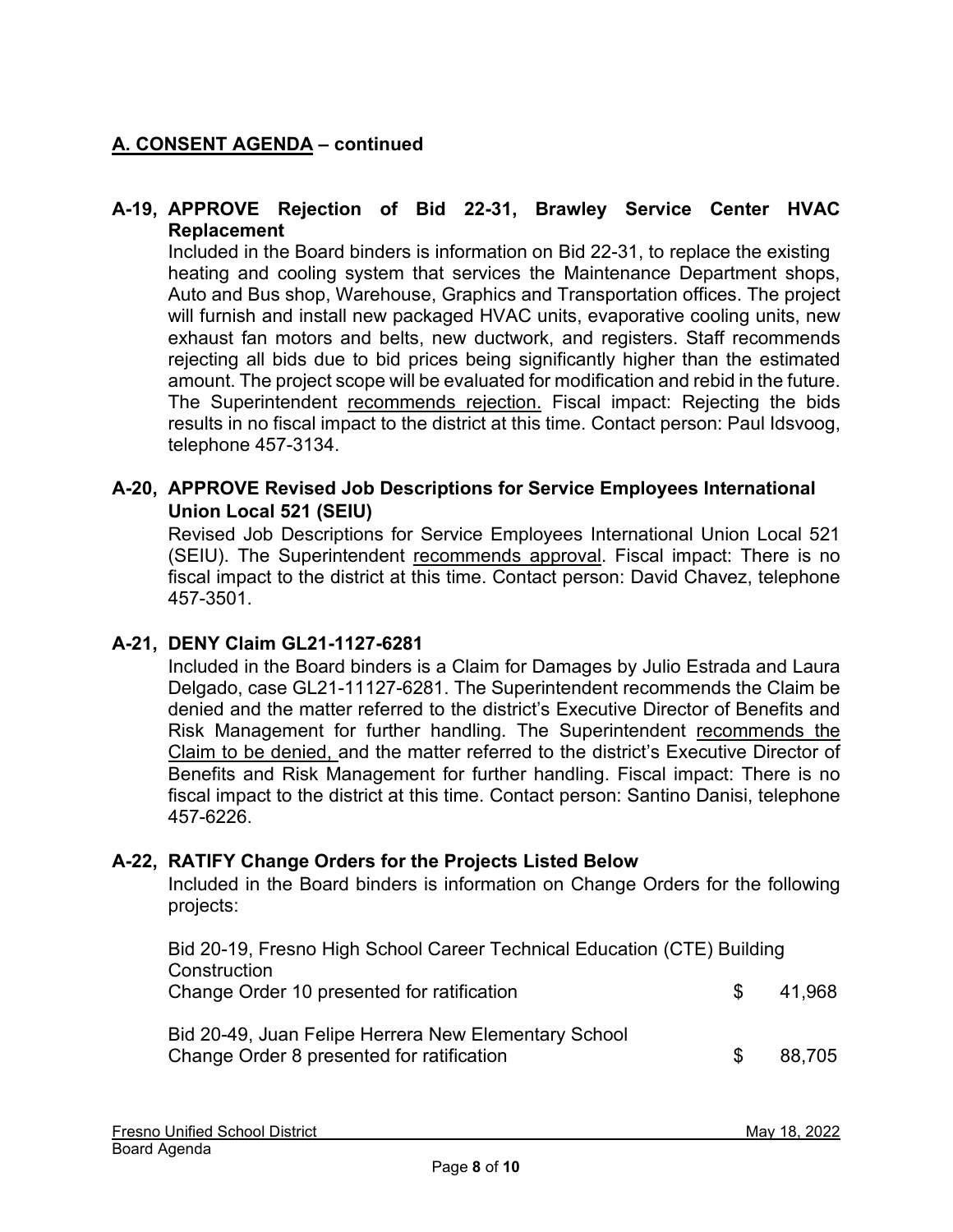| Bid 21-11, Edison High School Gymnasium Addition |        |
|--------------------------------------------------|--------|
| Change Order 9 presented for ratification        | 54.013 |

Bid 21-34, Ventura and 10<sup>th</sup> South Campus Site and Tenant Improvements, Buildings C and D

| South Campus Site, Change Order 4 presented for ratification   | S.  | 6.270   |
|----------------------------------------------------------------|-----|---------|
| South Campus Site, Change Order 5 presented for ratification   | SS. | 114.640 |
| Tenant Improvements, Change Order 4 presented for ratification | SS. | 45.290  |
| Tenant Improvements, Change Order 5 presented for ratification | SS. | 49.918  |

Bid 22-14, Ahwahnee Middle School Locker Room Heating Replacement Change Order 1 presented for ratification \$ 1,452

The Superintendent recommends ratification. Fiscal impact: \$346,791 is available in the Measure X Fund for Bids 20-19, 20-49 and 21-34, \$54,013 is available in the School Facilities Fund for Bid 21-11, and \$1,452 is available in the Measure M Fund for Bid 22-14. Contact person: Paul Idsvoog, telephone 457-3134.

### **END OF CONSENT AGENDA (ROLL CALL VOTE)**

# **B. CONFERENCE/DISCUSSION AGENDA**

#### **\*6:30 P.M.**

#### **B-23, PRESENT and DISCUSS the State's May Revised Budget Proposal**

Governor Newsom is scheduled to release the State's May Revised Budget Proposal for 2022/23 by Sunday, May 15, 2022. On May 18, 2022, staff will present the updated information to the Board of Education including the budget risks and the impact to Fresno Unified School District. Fiscal Impact: There is no fiscal impact to the district at this time. Contact person: Santino Danisi, telephone 457- 6226.

#### **C. RECEIVE INFORMATION & REPORTS**

**C-24, RECEIVE Fresno Unified School District's Third Quarterly Investment Report for Fiscal Year 2021/22**

Board Policy 3430(a) requires the Superintendent, or designee, to supply the Board of Education with quarterly and annual reports on district investments. As of